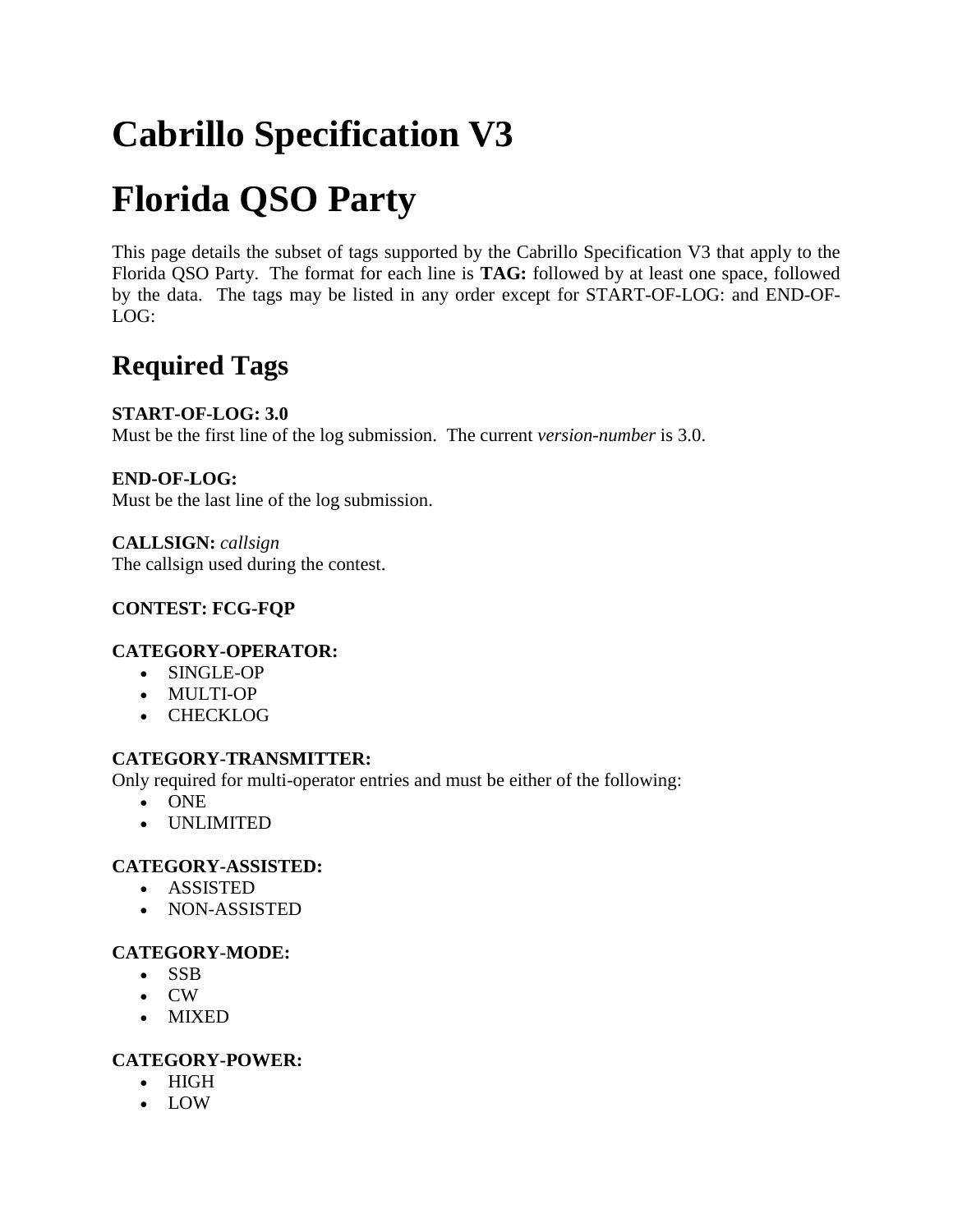$\bullet$  ORP

#### **QSO:** *qso-data*

One line per contact. All QSO lines should appear in chronological order.

### **Example:**

|                   |                                    |  |              | $-----info$ sent------- -------info rcyd------ |        |  |
|-------------------|------------------------------------|--|--------------|------------------------------------------------|--------|--|
| QSO: freq mo date |                                    |  |              | time call ist exchicall in the rst exch        |        |  |
|                   |                                    |  |              |                                                |        |  |
|                   | OSO: 14045 CW 2019-04-27 1600 K4KG |  | 599 POL K9NW |                                                | 599 TN |  |
|                   | OSO: 14275 PH 2019-04-27 1602 K4KG |  | 59 POL       | KOHC.                                          | 59 KS  |  |

Each line must begin with "QSO:" followed by a space. The example shows each item at a specific column, but different spacing is allowed as long as the data is in the correct sequence.

# **Common Tags**

# **CATEGORY-STATION:**

- FIXED
- MOBILE
- EXPEDITION
- SCHOOL

# **CATEGORY-OVERLAY:**

- DRIVER Use this if you are a SINGLE-OP MOBILE who had someone else drive.
- NO-DRIVER Use this if you are a SINGLE-OP MOBILE and did all of the driving.
- NOVICE-TECH
- ROOKIE Use this if you were licensed less than 3 years prior to this FQP.
- YOUTH Use this if all operators were under age 25 during the FQP.
- YL
- SWL

#### **CLAIMED-SCORE:** *nnnnn*

The claimed-score of the log submission, in integer form such as 1217315 or 19113 or 12.

#### **CLUB:** *text*

Name of your local radio club to which the score should be applied.

#### **CREATED-BY:** *text*

Name and version of the logging program used to create the Cabrillo file.

#### **EMAIL:** *text*

Contact e-mail address for the entrant.